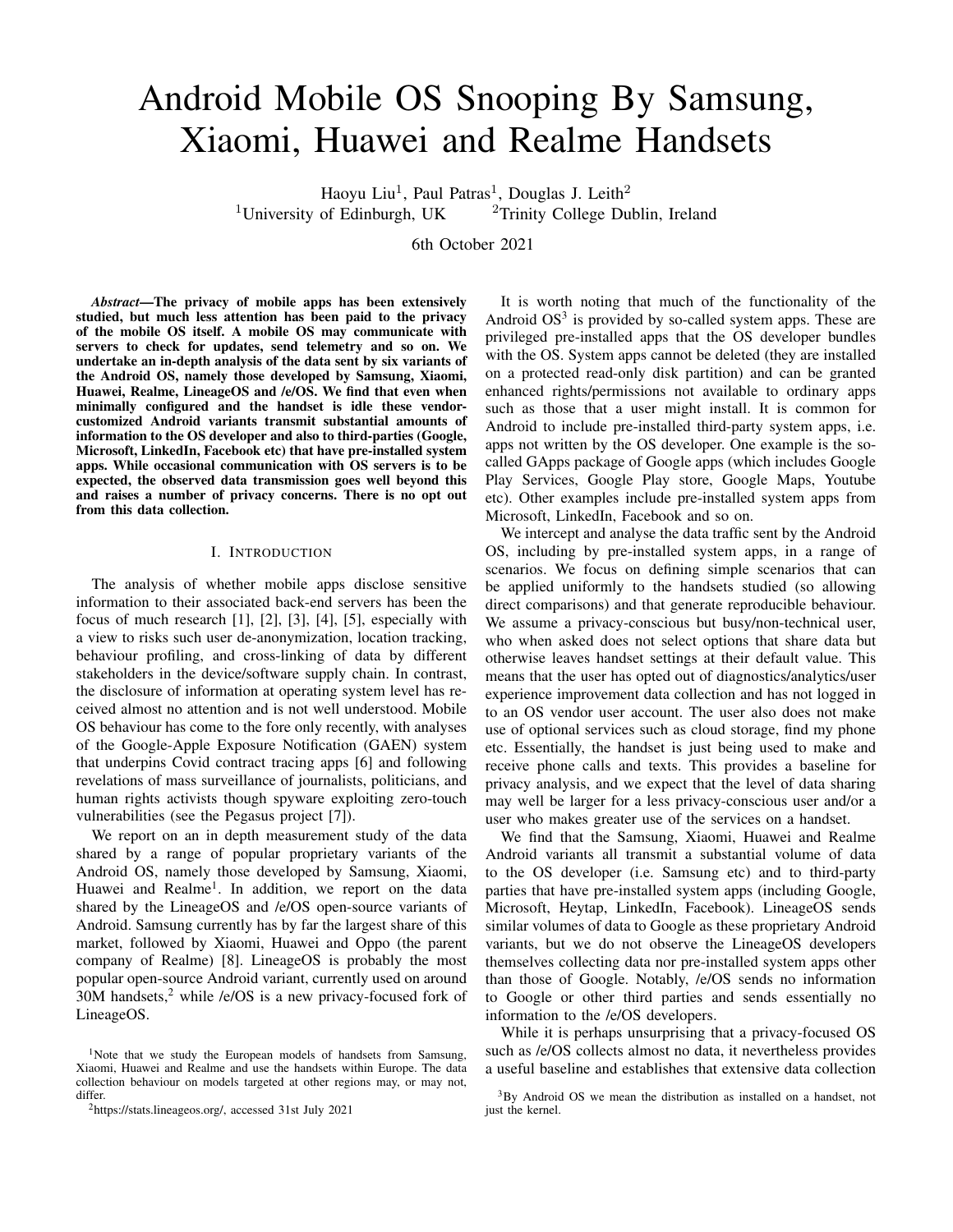|                                                             | <b>Samsung</b>                                              | <b>Xiaomi</b>                                                           | <b>Realme</b>                                                                 | <b>Huawei</b>                                              | LineageOS | $/$ e/OS                 | Google                                                  |
|-------------------------------------------------------------|-------------------------------------------------------------|-------------------------------------------------------------------------|-------------------------------------------------------------------------------|------------------------------------------------------------|-----------|--------------------------|---------------------------------------------------------|
| Long-lived<br>Device<br><i>Identifiers</i>                  | IMEIs, hardware<br>serial numbers                           | <b>IMEIs, Secure</b><br>DeviceID,<br>MD5 hash of<br>Wifi MAC<br>address | IMEI.<br>deviceID, guid                                                       | hardware serial<br>number, device<br>RSA cert              |           |                          | IMEI.<br>hardware serial<br>number, Wifi<br>MAC address |
| Resettable<br><b>Identifiers</b><br>Relinkable to<br>Device | Samsung<br>Consumer ID,<br>Firebase IDs                     | VAID, Google<br>Ad ID                                                   | VAID, OAID,<br>device_id,<br>registrationId,<br>Google Ad ID,<br>Firebase IDs | ٠                                                          | ۰         | ٠                        | AndroidID,<br>Google Ad ID                              |
| Third-Party<br>System<br>App Data<br>Collectors             | Google, Mobile<br>Operator,<br>Microsoft.<br>LinkedIn, Hiya | Google,<br>Mobile<br>Operator,<br>Facebook                              | Google,<br>Heytap                                                             | Google, Daily<br>Motion, Avast,<br>Oihoo 360,<br>Microsoft | Google    | $\overline{\phantom{a}}$ |                                                         |
| Main Telemetry<br>Collectors $(By)$<br>Data Volume)         | Google,<br>Samsung,<br>Microsoft                            | Google,<br>Xiaomi                                                       | Google,<br>Heytap                                                             | Google,<br>Microsoft                                       | Google    |                          |                                                         |
| Loggers of App<br>Usage Over<br>Time                        | Samsung                                                     | Google,<br>Xiaomi                                                       | ٠                                                                             | Google,<br>Microsoft                                       |           | ٠                        |                                                         |
| Loggers of<br>Apps Installed<br>On Handset                  | Google,<br>Samsung                                          | Google,<br>Xiaomi                                                       | Google,<br>Realme,<br>Heytap                                                  | Google,<br>Huawei                                          | Google    | $\overline{\phantom{a}}$ |                                                         |

TABLE I SUMMARY OF DATA COLLECTION BY EACH ANDROID OS VARIANT.

by a mobile OS is neither necessary nor essential, but rather a choice made by the OS developer. Although occasional data transmission to the OS developer to check for updates, etc. is to be expected, as we will see the observed data transmission by the Samsung, Xiaomi, Huawei, Realme and LineageOS Android variants goes well beyond this.

Table I summarises the data collected by each of the Android OS variants studied.

*Re-linkability of advertising identifiers*. Samsung, Xiaomi, Realme and Google all collect long-lived device identifiers, e.g. the hardware serial number, as well as user-resettable identifiers, such as advertising IDs. By analysing the identifiers sent together in connections, we find that a long-lived device identifier is sent alongside the resettable identifier on these handsets. This means that when a user resets an identifier the new identifier value can be trivially re-linked back to the same device. This largely undermines the use of user-resettable advertising identifiers. See the second row of Table I for a list of resettable identifiers that can be re-linked to the handset in this way.

*Data ecosystem*. We also find that typically multiple parties collect data from each handset and that considerable potential exists for cross-linking of data collected by these different parties. On every handset, apart from the /e/OS handset, Google collects a large volume of data. On the Samsung handset the Google Advertising ID is sent to Samsung servers, a number of Samsung system apps use Google Analytics to collect data and the Microsoft OneDrive system app uses Google's push service. On the Huawei handset the Microsoft Swiftkey keyboard sends the Google Advertising ID to Microsoft servers. On the Xiaomi handset the Google Advertising ID is sent to Xiaomi servers, while on the Realme handset the Google Advertising ID is sent to Heytap (who partner with Realme/Oppo to provide handset services, so linkage of data collected by Heytap and Realme is also possible).

*Recording of user interactions with handset*. System apps on several handsets upload details of user interactions with the apps on the handset (what apps are used and when, what app screens are viewed, when and for how long). The effect is analogous to the use of cookies to track users across web sites. On the Xiaomi handset the system app com.miui.analytics uploads a time history of the app windows viewed by the handset user to Xiaomi servers. This reveals detailed information on user handset usage over time, e.g. timing and duration of phone calls. Similarly, on the Huawei handset the Microsoft Swiftkey keyboard (the default system keyboard) logs when the keyboard is used within an app, uploading to Microsoft servers a history of app usage over time. Again, this is revealing of user handset usage over time e.g. writing of texts, use of the search bar, searching for contacts. Several Samsung system apps use Google Analytics to log user interactions (windows viewed etc). On the Xiaomi and Huawei handsets the Google messaging app (the system app used to send and receive SMS texts) logs user interactions, including when an SMS text is sent. In addition, with the notable exception of the /e/OS handset, Google Play Services and the Google Play store upload large volumes of data from all of the handsets (at least  $10\times$  that uploaded by the mobile OS developer). This has also been observed in other recent studies [6], which also note the opaque nature of this data collection.

*Details of installed apps*. Samsung, Xiaomi, Realme, Huawei, Heytap and Google collect details of the apps installed on a handset. Although less worrisome than tracking of user interactions with apps, the list of installed apps is potentially sensitive information since it can reveal user interests and traits, e.g. a muslim prayer app, an app for a gay magazine, a mental health app, a political news app. It also may well be unique to one handset, or a small number of handsets, and so act as a device fingerprint (especially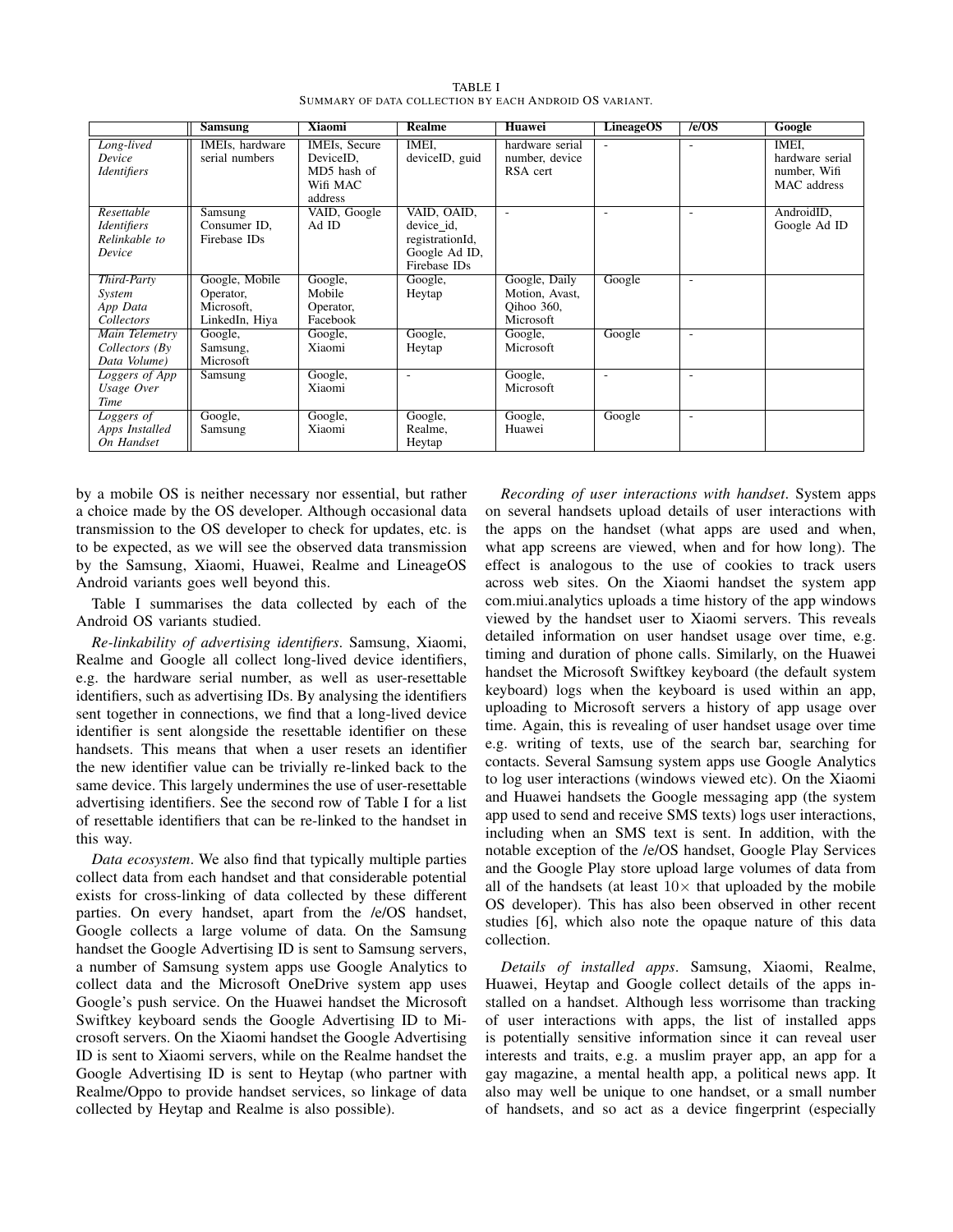when combined with device hardware/system configuration data, which is also widely collected). See, for example, [9], [10] for recent analyses of such privacy risks and we note that in light of such concerns, Google recently introduced restrictions on Play Store apps collection of this type of data<sup>4</sup>, but such restrictions do not apply to system apps since these are not installed via the Google Play store.

*No opt-out*. As already noted, this data collection occurs even though privacy settings are enabled. Handset users therefore have no easy opt out from this data collection.

*Where Data Is Sent*. On most handsets data appears to be sent to servers located within Europe. A notable exception is the Xiaomi handset which sends data from Europe to servers estimated to be located in Singapore<sup>5</sup>. The Samsung handset also sends data to server capi.samsungcloud.com which appears to be located in the US.

In summary, we find that /e/OS collects essentially no data and in that sense is by far the most private of the Android OS variants studied. On all of the other handsets the Google Play Services and Google Play store system apps send a considerable volume of data to Google, the content of which is unclear, not publicly documented and Google confirm there is no opt out from this data collection. LineageOS collects no data beyond this data collected by Google and so is perhaps the next most private choice after /e/OS. We observe the Realme handset collecting device data, including details of installed apps, but nothing more. The Samsung, Xiaomi and Huawei handsets collect details of user interactions with the handset, in addition to device/app data. Of these, Xiaomi collects the most extensive data on user interactions, including the timing and duration of every app window viewed by a user. On the Huawei handset it is the Microsoft Swiftkey keyboard that collects details of user handset interactions with apps, Huawei themselves are only observed to collect device/app data. We observe Samsung collecting data on user interaction with their own system apps, but not more generally.

## *A. Ethical Disclosure*

The mobile OS's studied here are in active use by many millions of people. We informed Samsung, Xiaomi, Huawei, Realme, Microsoft/SwiftKey and Google of our findings and delayed publication to allow them to respond. Huawei and Google responded with some clarifications, which we have included.

## II. THREAT MODEL: WHAT DO WE MEAN BY PRIVACY?

The transmission of user data from mobile handsets to back-end servers is not intrinsically a breach of privacy. For instance, it can be useful to share details of the device model/version and the locale/country of the device when checking for software updates. This poses few privacy risks if the data is common to many handsets and therefore cannot be easily linked back to a specific handset/person [11], [12].

Two major issues in handset privacy are (i) release of sensitive data, and (ii) handset deanonymisation i.e. linking of the handset to a person's real world identity.

*Release of sensitive data*. What counts as sensitive data is a moving target, but it is becoming increasingly clear that data can be used in surprising ways and that so-called metadata can be sensitive data. One example of potentially sensitive metadata is the name, timing and duration of the app windows viewed by a user. This can be used to discover the time and duration of phone calls, when texts/messages are sent and received, when a prayer or dating app is used, and so on. More generally, such data reveals what apps a user spends most time viewing and which windows within the app they look at most. Another example is the list of apps installed on a handset. This can reveal user interests and traits [9], [10]. The list of apps can also acts as a handset fingerprint, unique to only a small number of handsets, and so be used for tracking.

Data which is not sensitive in isolation can become sensitive when combined with other data, see for example [13], [14], [15]. This is not a hypothetical concern since large vendors including Google, Samsung, Huawei, and Xiaomi operate mobile payment services and supply custom web browsers with the handsets they commercialize.

It is important to be note, however, that the transmission of user data from mobile handsets to back-end servers is not intrinsically a breach of privacy. For instance, it can be useful to share details of the device model/version and the locale/country of the device when checking for software updates. This poses few privacy risks if the data is common to many handsets and therefore cannot be easily linked back to a specific handset/person [11], [12].

The key requirement for privacy is that the data is common to many handsets. Risk factors therefore include whether data is tagged with identifiers that can be used to link different data together and to link it to a specific handset or person. Tagging data with the handset hardware serial number immediately links it to a single handset. Other long-lived device identifiers include the IMEI (the unique serial number of a SIM slot in a handset) and the SIM IMSI (which uniquely identifies a SIM on the mobile network). To mitigate such risks, Google provides a Google Advertising ID that a user can reset to a new value. The idea is that data tagged with the new value cannot be linked to data tagged with the old value, and so resetting the identifier creates a break with the past. However, this is undermined if the new and old values can both be tied back to the same device and so linked together. It is worth noting that there already exist commercial services that given a Google Advertising ID offer to supply the name, address, email etc of the person using the handset<sup>6</sup>.

*Deanonymisation*. Android handsets can be directly tied to a person's identity in at least two ways, even when a user takes active steps to try to preserve their privacy. Firstly, via the SIM. When a person has a contract with a mobile operator then the SIM is tied to that contract and so to the person. In addition, several countries require presentation of photo ID to buy a SIM. Secondly, via the app store used. On Android handsets

<sup>4</sup>https://thehackernews.com/2021/04/google-limits-which-apps-can-access. html

<sup>5</sup> Including tracking.intl.miui.com, api.ad.intl.xiaomi.com, data.mistat.intl. xiaomi.com. Server location estimated from IP address using the https: //ipinfo.io/ service, and verified using ping times/trace route.

<sup>6</sup>https://www.vice.com/en/article/epnmvz/industry-unmasks-at-scale-maidto-pii, accessed 18th Aug 2021.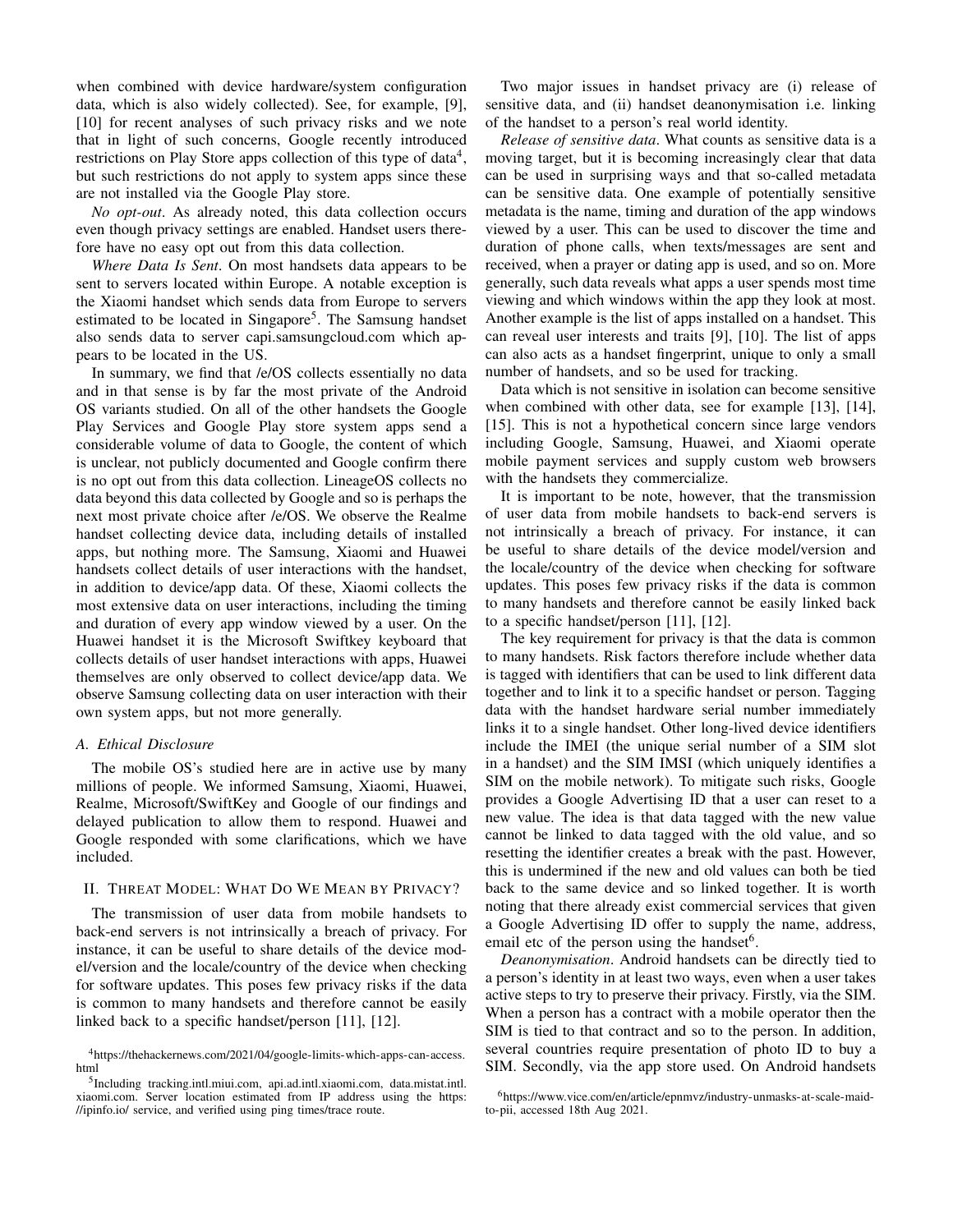the Google Play store is the main way that people install apps. Use of the Google Play store requires login using a Google account, which links the handset to that account since Google collect device identifiers such as the hardware serial number and IMEI along with the account details [6], [16].

A handset can also become linked to a person's identity when data is collected that allows their identity to be inferred or guessed with high probability. On way that this might happen is via a handset's location time history. Many studies have shown that location data linked over time can be used to de-anonymize users, see e.g. [17], [18] and later studies. This is unsurprising since, for example, knowledge of the work and home locations of a user can be inferred from such location data (based on where the user mostly spends time during the day and evening), and when combined with other data this information can quickly become quite revealing [18]. It is worth noting that every time a handset connects with a backend server, it necessarily reveals its IP address, which acts as a rough proxy for user location via existing geoIP services. With this in mind, the frequency with which connections are made becomes relevant, e.g. observing an IP address/proxy location once a day has much less potential to be revealing than observing one every few minutes.

# III. THE CHALLENGES OF SEEING WHAT DATA IS SENT

It is generally straightforward to observe packets sent from a mobile handset. Specifically, we configure the handsets studied to use a WiFi connection to a controlled access point, on which we use tcpdump to capture outgoing traffic. However, this is of little use for privacy analysis because *(i)* packet payloads are almost always encrypted – not just due to the widespread use of HTTPS to transfer data but, as we will see, also because the message data is often further encrypted by the sender using a cipher that may not be explicitly specified through meta-data, particularly when the data may be sensitive (endto-end encryption); *(ii)* prior to message encryption, data is often encoded in a binary format for which there is little or no public documentation; and *(iii)* for proper attribution, we need to be able link a message to the sending process/app on the handset.

#### *A. Reverse Engineering*

A fairly substantial amount of non-trivial reverse engineering is generally required in order to decrypt messages and to at least partially decode the binary plaintext.

*1) Handset Rooting:* The first step is to gain a shell on the handset with elevated privileges, i.e. in the case of Android to root the handset. This allows us then to *(i)* obtain copies of the system apps and their data, *(ii)* use a debugger to instrument and modify running apps (e.g. to extract encryption keys from memory and bypass security checks), and *(iii)* install a trusted SSL root certificate to allow HTTPS decryption, as we explain below. Rooting typically requires unlocking the bootloader to facilitate access to the so-called fastboot mode, disabling boot image verification and patching the system image. Unlocking the bootloader is often the hardest of these steps, since many handset manufacturers discourage bootloader unlocking. Some, such as Oppo, go so far as

to entirely remove fastboot mode (the relevant code is not compiled into the bootloader). The importance of this is that it effectively places a constraint on the handset manufacturers/ mobile OSes that we can analyse. Xiaomi and Realme provide special tools to unlock the bootloader, with Xiaomi requiring registering user details and waiting a week before unlocking. Huawei require a handset-specific unlock code, but no longer supply such codes. To unlock the bootloader on the Huawei handset studied here, we needed to open the case and short the test point pads on the circuit board, in order to boot the device into the Huawei equivalent of Qualcomm's Emergency Download (EDL) mode. In EDL mode, the bootloader itself can be patched to reset the unlock code to a known value (we used a commercial service for this), and thereby enable unlocking of the bootloader.

*2) Decompiling and Instrumentation:* On a rooted handset, the Android application packages (APKs) of the apps on the /system disk partition can be extracted, unzipped and decompiled. While the bytecode of Android Java apps can be readily decompiled, the code is almost always deliberately obfuscated in order to deter reverse engineering. As a result, reverse engineering the encryption and binary encoding in an app can feel a little like exploring a darkened maze. Perhaps unsurprisingly, this is frequently a time-consuming process, even for experienced researchers/practitioners. It is often very helpful to connect to a running system app using a debugger, so as to view variable values, extract encryption keys from memory, etc. On most of the handsets studied we used  $\text{Frida}^7$ to provide a convenient debug interface, allowing dynamic hooking of running code to extract variable values, overwrite function return values and indeed replace the implementation of whole functions. However, on the Huawei handset studied, this approach is not possible since a protected memory model appears to be used, which causes an app to crash when a debugger attaches to it. The protected memory model is likely a write-rarely one – essentially the memory can be modified during the initial startup of an app, but not thereafter [19]. To work around this, we used the fact that on Android all Java apps are cloned/forked from a single Zygote process that is started early after the system boots. We used  $Riru<sup>8</sup>$ to modify the Zygote process to allow code injection, and edXposed<sup>9</sup> to provide an interface to Riru that loads user specified code. Riru works by replacing a dynamic library loaded by Zygote, and since this occurs at Zygote startup, it is compatible with the Huawei protected memory model. Once Zygote is modified, the changes propagate to all apps, since they run in clones of the Zygote process, and so all apps can be instrumented/modified. This is less convenient than Frida since changes require a reboot plus Java Native Interface (JNI) C code cannot be instrumented.

*3) Decrypting Data:* A number of system apps on the Xiaomi, Realme and Huawei handsets first encrypt data, generally using either AES/ECB or AES/CBC, before transmitting it over an SSL connection. In more detail:

<sup>7</sup>https://frida.re/

<sup>8</sup>https://github.com/RikkaApps/Riru

<sup>9</sup>https://github.com/ElderDrivers/EdXposed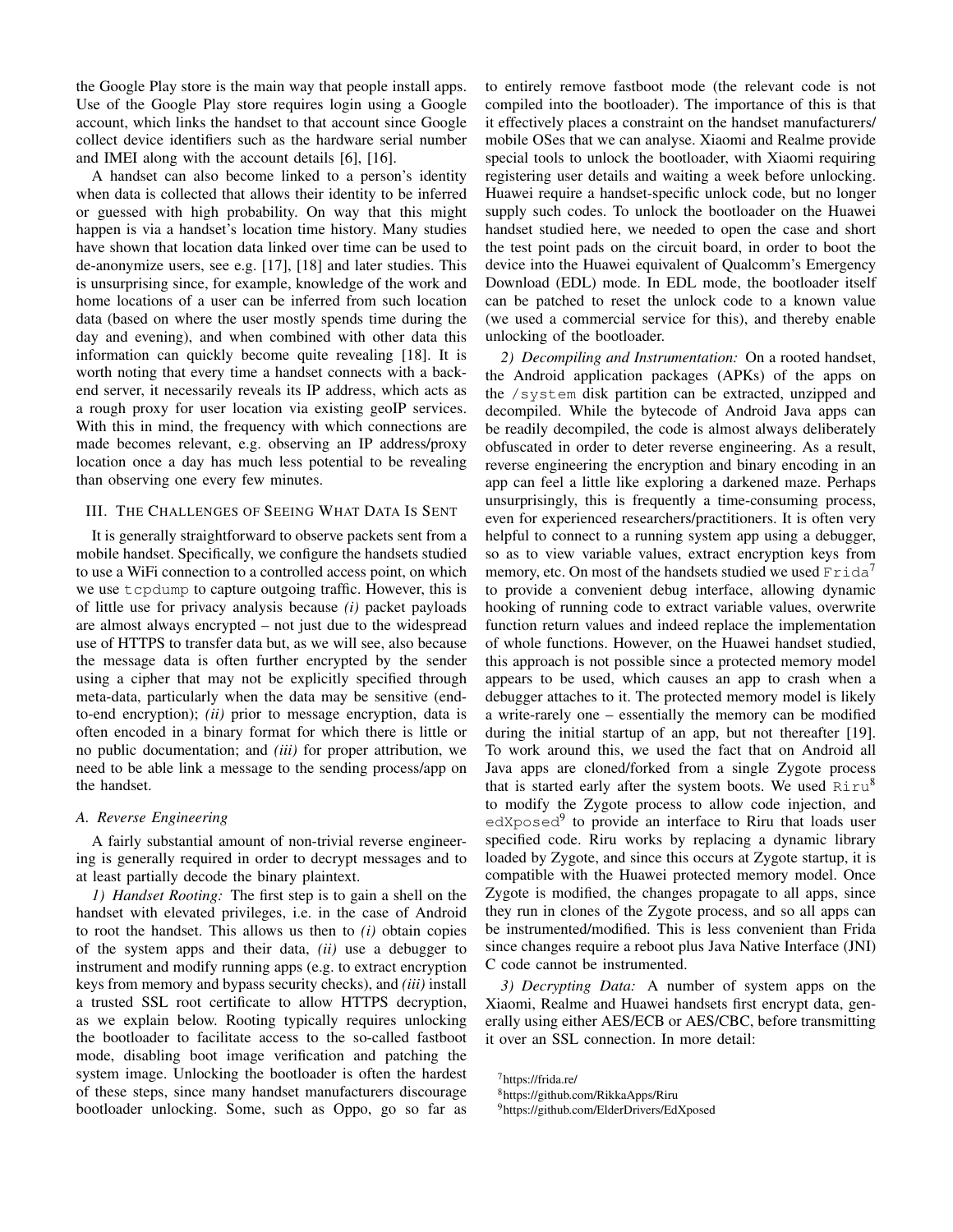i) Xiaomi. The app com.miui.analytics sends extensive telemetry to the server tracking.intl.miui.com. The data sent is AES/ECB encrypted. The key exchange protocol between handset and server involves the handset generating a random 128-bit AES key, encrypting this using an RSA public key and transmitting it base64 encoded to the server specified in /track/key\_get endpoint. The server responds by sending a second AES key encrypted using the first, together with a SID value that is sent along with later encrypted messages to identify the key used for encryption. The handset decrypts the received key, generates an RSA private/public key pair in the handset Secure Element, and uses the public key to encrypt the AES key before storing it on disk as a SharedPreference data entry. Since the RSA private key is held within the secure element, it is only accessible to the app. This approach means that the AES key is never unencrypted at rest and so it is necessary to extract the key from the memory of the running app. We do this using Frida to intercept the entry points to the various functions used to carry out AES encryption and record the key as it is passed in. A similar key exchange protocol is used by other Xiaomi system apps. In particular, the app com.miui.msa.global sends encrypted data to the server api.ad.intl.xiaomi.com which appears to be associated with ad management. A number of user-facing system apps, e.g. the file manager com.mi.android.globalFileexplorer, the Settings app com.xiaomi.misettings and the Security Center app com.miui.securitycenter, use a similar approach to encrypt data sent to data.mistat.intl.xiaomi.com. Since the user agent header value is the same for all of these apps, to determine the app associated with a connection to data.mistat.intl.xiaomi.com (so that we can extract the AES key from its memory) we monitor the handset TCP sockets in /proc.

ii) Realme. The app com.heytap.mcs, which appears to implement the main Heytap services on the Realme handset, encrypts data with AES/CBC before sending it to dceuex. push.heytapmobile.com. The 128-bit AES key and IV are hard-coded in the app and so can be readily extracted and used to decrypt the data sent. The plaintext is encoded as a protobuf. Messages sent to ifrus-eu.coloros.com by app com.nearme.romupdate are AES/CTR encrypted base-64 encoded JSON. A token that helps reconstruct the AES key using a custom encoding scheme is appended to the end of the base-64 message. Using this, the message can be decrypted.

iii) Huawei. Data sent to query.hicloud.com by app com. huawei.android.hwouc has an extra\_info field with encrypted information. The extra info field consists of three sections, the first is AES encrypted by a custom obfuscated JNI C library, the second section is AES encrypted in Java, and the third section is the AES key encrypted using an RSA public key. Since we do not have access to the RSA private key, we cannot decrypt this third section to obtain the AES key. Instead, we use Riru/edXposed to extract the key from the memory of the running app and then use it to decrypt the data in the second section. The C code that encrypts the first section uses AES encryption, but the key is generated by heavily obfuscated code (symbol names in the code appear to refer to so-called white-box cryptography, i.e. where the crypto algorithm remains secure even when

the software implementation can be inspected). Due to the protected memory implementation on the Huawei handset, we cannot instrument this C code (Riru/edXposed can only be used with Java code). Instead, we use Riru/edXposed to extract the plaintext data sent into the JNI library by the Java app. The com.huawei.systemmanager contains embedded SDKs: com. avast.android.sdk from Avast plus com.qihoo.cleandroid.sdk and other SDKs from Qihoo 360. These encrypt the data sent, respectively, to avast.com and 360safe.com. The Avast SDK uses 128-bit AES/CBC encryption and a key exchange protocol with rotating keys. To decrypt the data, we used Riru/edXposed to extract the AES key and IV from the app memory – since the keys frequently rotate, we do this on an ongoing basis and dump the keys to the handset log where they can be viewed using logcat. The plaintext is a binary encoded protobuf. The Qihoo 360 SDK periodically (every 1-2 days) sends data to mvconf.cloud.360safe.com/safeupdate and mclean.cloud.360safe.com/CleanQuery. The data is sent in a custom binary data format with the payload encrypted using a JNI C library. To decrypt the data we therefore extracted the plaintext from the app memory using Riru/edXposed.

It goes without saying that the reverse engineering involved was time consuming and required quite some persistence.

*4) Decoding Data:* Sometimes the plaintext data (i.e. after decryption, if needed) is human-readable, e.g. json. However, frequently it is encoded, often with multiple nested encodings. Common encodings that are straightforward to detect and decode include: JWT tokens<sup>10</sup>, base64, hexstring and URL encoding of binary data, gzipping. More complex data is often binary encoded in the Google Protobuf serialization format $^{11}$ . Protobuf's can be decoded without knowledge of the scheme, although this means that field names are missing and there is sometimes with ambiguity as to interpretation of field types. We used the Google Protobuf compiler for this, with the --decode\_raw option when a protobuf schema was unavailable. Google apps often encode data in a Protobuf array format, namely as a sequence of : length/varint<sub>i</sub>; protbuf<sub>i</sub> entries, from which the individual Protobufs need to be extracted and decoded. For Firebase Analytics we manually reconstructed the protobuf schema from the decompiled Firebase code. Other encoding formats that we less commonly observed include Snappy<sup>12</sup>, Avro<sup>13</sup>, Bond<sup>14</sup> and also some proprietary formats. In particular, the Microsoft Swiftkey system app sends telemetry data encoded in gzipped Avro serialisation format. Unlike protobufs, Avro cannot be decoded without knowledge of the schema used for encoding. We therefore extracted the schema from the app by executing a getSchema() call on app startup (by dynamically patching the app using edxposed) and then dumping the large (about 200KB) json response to disk. The Microsoft OneDrive system app sends telemetry data encoded in Microsoft's Bond Compact Binary format. Again the schema is needed to decode Bond data. Bond works by compiling the schema to Java code, and so we

<sup>13</sup>https://avro.apache.org/

<sup>10</sup>https://jwt.io

<sup>11</sup>https://developers.google.com/protocol-buffers/

<sup>12</sup>https://google.github.io/snappy/

<sup>14</sup>https://github.com/microsoft/bond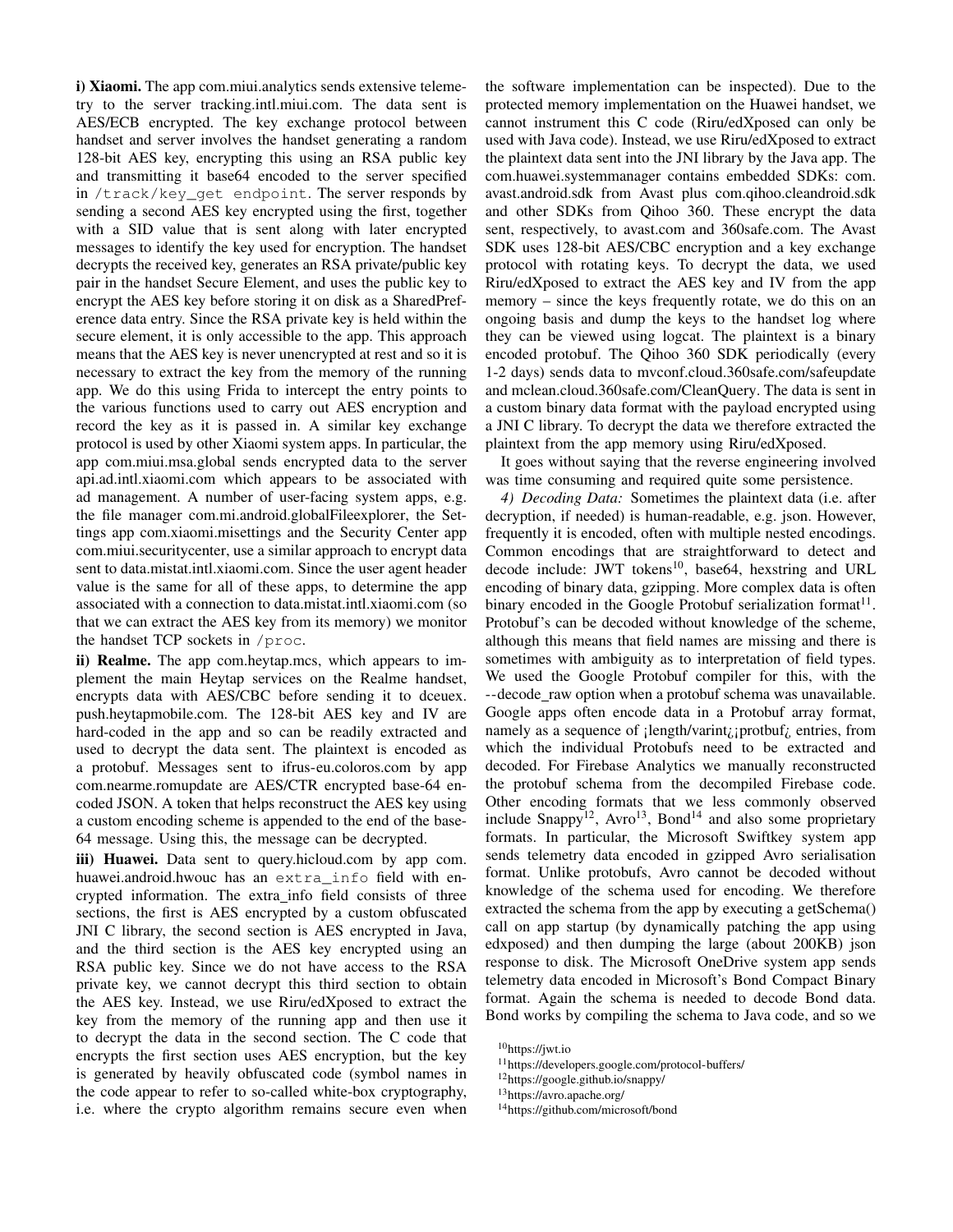

Fig. 1. Measurement setup. Mobile handset configured to access the Internet using a WiFi access point hosted on a Raspberry Pi. A system certificate is installed on the phone to be able to decrypt outgoing traffic. The laptop pretends to any process running on the handset to be the destination server, creates a connection to the actual target, and relays requests and their replies between handset and server while logging the traffic.

decompiled the app, manually reconstructed the schema from the decompiled code and then compiled a C++ programme based on th reconstructed schema using Microsoft's Bond compiler to yield a decoder that can deserialise the observed POST payload data, then re-serialise to json so that its human readable. The Qihoo 360 SDK uses a proprietary binary format that we reconstructed by decompiling the SDK and inspecting the code.

Once decoded, known values such as the handset IMEI, hardware serial number, Google Advertising Id can often be readily identified. Otherwise, we manually examined the decompiled app to find the code that writes each value and so establish how the value is generated. This is necessary, for example, to identify values that are hashes of device identifiers.

## *B. Decrypting HTTPS Connections*

Almost all of the data we observe is sent over HTTPS connections and so encrypted using TLS/SSL (in addition to any other encryption used by the app). However, decrypting SSL connections is relatively straightforward. We route handset traffic via a WiFi access point (AP) that we control, configure this AP to use mitmdump as a proxy [20] and adjust the firewall settings to redirect all WiFi HTTP/HTTPS traffic to mitmdump so that the proxying is transparent to the handset. When a process running on the handset starts a new network connection, the mitmdump proxy pretends to be the destination server and presents a fake certificate for the target server. This allows mitmdump to decrypt the traffic. It then creates an onward connection to the actual target server and acts as an intermediary, relaying requests and their replies between the app and the target server while logging the traffic. The setup is illustrated schematically in Figure 1.

System processes typically carry out checks on the authenticity of server certificates received when starting a new connection and abort the connection when these checks fail. Installing the mitmproxy CA cert as a trusted certificate causes these checks to pass, except on the Huawei handset. Installing a trusted cert is slightly complicated in Android 10, since the system disk partition, on which trusted certs are stored, is readonly and security measures prevent it being mounted as readwrite. Fortunately, folders within the system disk partition can be overriden by creating a new mount point corresponding to the folder, and in this way the mitmdump CA cert can be added to the /system/etc/security/cacerts folder. On the Huawei handset each system app contains embedded server

certificate SHA256 hashed and when starting an HTTPS connection checks that the certificate offered by the server matches one of these hashes. It is thus necessary to bypass these checks on each app individually (installing a system-wide trusted cert is not enough). We used Riru/edXposed for this.

## IV. EXPERIMENTAL SETUP

## *A. Hardware and Software Used*

*Mobile handsets:* (i) Samsung Galaxy S9 (model SM-G960F)/Android 10 (build QP1A.190711.020, One UI v2.0), (ii) Xiaomi Redmi Note 9 (model M2003J15SG)/Android 10 (build QP1A.190711.020, MIUI Global 12.0.7 QJOMIXM), (iii) Realme 6 Pro (model RMX2063)/Android 10 (build RMX2063 11 A.38, realme UI v1.0), (iv) Huawei P10 Lite (model MAR-LX1B)/Android  $9^{15}$  (build 9.1.0.372, EMUI 9.1.0), (v) Google Pixel 2/Android 10 (LineageOS build 17.1- 20210316, opengapps 10.0-nano-20210314), (vi) Google Pixel 2/Android 10 (eos build e-0.11-q-20200917). Rooted using Magisk v20.4 and Magisk Manager v7.5.1.

*WiFi access point:* Raspberry Pi 4 Model B Rev 1.2/Raspbian GNU Linux 11/Mitmproxy 6.0.2 with iptables firewall configured to redirect HTTP/S traffic to port 8080 (on which mitmproxy listens) and also to block UDP traffic on HTTPS port 443 (so as to force any Google QUIC traffic to fall back to using TCP since we have no tools for decrypting QUIC).

## *B. Device Settings*

At the start of each test we removed any SIM card and carried out a hard factory reset of the handset, i.e. we used TWRP to manually wipe the data partition, thereby forcibly removing all user data and settings, all user installed apps and resetting any disk encryption. Note that we observed that simply clicking on the "factory reset" option in the UI sometimes did not fully remove user data and settings.

Following this factory reset, the handset reboots to a welcome screen and the user is then typically asked to agree to terms and conditions, and presented with a number of option screens. We note that all of the option toggle switches default to the opt-in choice, and so it is necessary for the user to actively select to opt-out. To mimic a privacy conscious user, we unchecked any of the options that asked to share data and only agreed to mandatory terms and conditions. *Samsung*: we unchecked the Sending of Diagnostic Data, Information Linking, Receipt of Marketing Information components of the terms and conditions, skipped the Protect Your Phone screen, did not sign into a Samsung account (which raises a warning that it disables Samsung Cloud, Bixby, Galaxy Themes, Find My Mobile, Samsung Pass, Galaxy Store, Secure Folder). *Xiaomi*: we unchecked the Location, Send Diagnostic Data Automatically, Automatic System Updates, Personalised Ads, User Experience Programme options. *Realme*: we unchecked the User Experience Programme and Uploading Device Error Log Data components of the terms of service, unchecked the WiFi Assistant and Auto-update Overnight options. *Huawei*: we selected No Thanks on the Enhanced Services screen, Later on the User Experience Improvement Programme screen,

<sup>&</sup>lt;sup>15</sup>Following US trade sanctions against Huawei, Android 9 is the latest version of Android available on a Huawei handset that we could root.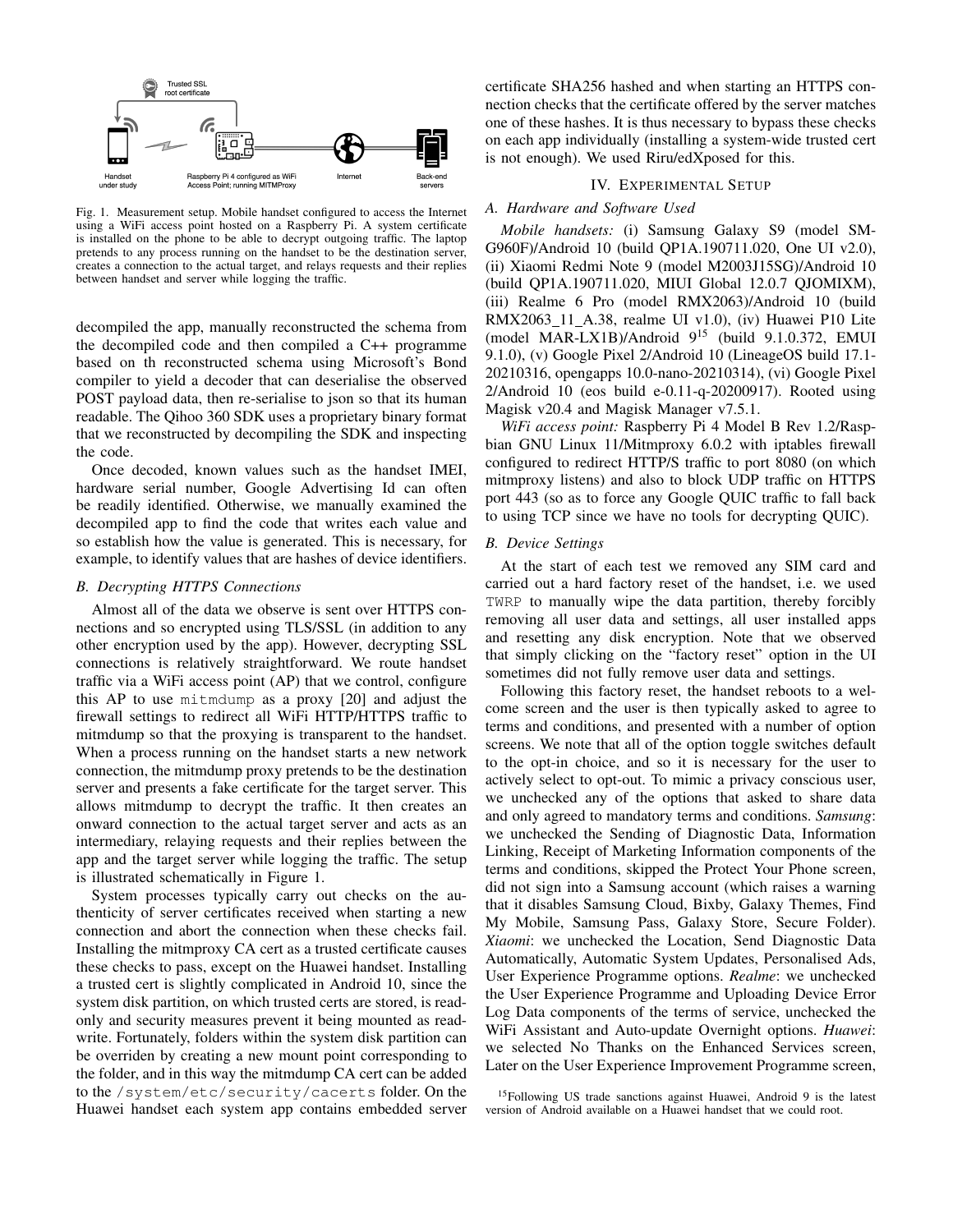Update Manually on the Keep Your Software Up To Date screen. *LineageOS*: we unchecked the Help Improve LineageOS, Location Services options. */e/OS*: we unchecked the Location Services option, skipped Fingerprint Setup, Protect You Phone and /e/ account setup. All of the mobile OSes, apart from //e/OS, also displayed a Google services screen on first startup. On this we unchecked the Use Location, Allow Scanning, Send Usage and Diagnostic Data options, and we did not log in to a Google user account.

During this startup process, we left WiFi disabled and since no SIM was inserted, there was also no cellular data connection. This allowed us to install the mitmproxy CA cert, and on the Huawei handset Riru/edXposed modules to disable HTTPS cert checks by individual system apps, before the handset made any network connections. WiFi access was then enabled after these steps were completed.

## *C. Test Design*

We seek to define simple experiments that can be applied uniformly to the handsets studied (so allowing direct comparisons) and that generate reproducible behaviour. Mobile OS developers commonly provide add-on services that can be used in conjunction with their handsets, e.g. Samsung offer Cloud storage, Bixby, the Samsung Store; Huawei offer Cloud storage, the AppGallery store; Xiaomi offer Xiaomi Cloud, Mi Coin and Credit. Here we try to keep these two aspects separate and to focus on the handset as a device in itself, separate from optional services such as these. We also assume a privacy-conscious but busy/non-technical user, who when asked, does not select options that share data but otherwise leaves handset settings at their default values.<sup>16</sup>

On Android the Settings app must be used to e.g. enable location and WiFi. Since use of the Settings app is not optional for handset users, we include them in our tests. In addition, while on Android apps may be sideloaded over adb, all of the handsets provided include the Google Play store and for most users this is the primary way to install apps. Other than on /e/OS, use of the Google Play store requires the user to sign in to a Google account and so disclose their email address and perhaps other personal details. We therefore also include opening of the handset Google Play store app and login to a Google account in our tests.

With these considerations in mind, for each handset we carry out the following experiments:

1) Start the handset following a factory reset (mimicking a user receiving a new phone), recording the network activity.

2) Insert a SIM, recording the network activity.

3) Following startup, leave the handset untouched for several days (with power cable connected) and record the network activity. This allows us to measure the connections made when the handset is sitting idle. This test is repeated with the user being logged in and logged out, and with location enabled/disabled.

4) Open the pre-installed Google Play app and log in to a user account, recording the network activity. Then log out and close the app store app.

5) Open the settings app and view every option but leave the settings unchanged, recording the network activity. Then close the app.

6) Open the settings app and enable location, then disable. Record the network activity.

7) Make and receive a phone call, send and receive a text. Record the network activity.

#### *D. Additional Material: Connection Data*

The content of connections is summarised and annotated in the additional material available anonymously at https://www.dropbox.com/s/b137n94i9rpp177/additional material neversleepingears.pdf.

#### V. RESULTS

As already noted, Table I gives an overview of the data collection observed on the handsets studied. It is helpful to consider this in light of four basic questions: (i) who is collecting data, (ii) what sort of data is being collected, (iii) can resettable identifiers be relinked to the device, (iv) what is the potential for cross-linking of data collected by different parties.

## *A. Who Is Collecting Data?*

*1) Mobile OS Developers:* We observe that Samsung, Xiaomi, Realme and Huawei all collect data from user handsets, despite the user having opted out of data collection/telemetry/analytics and making no use of services offered by these companies. This data is tagged with long-lived identifiers that tie it to the physical device, including across factory resets.

In contrast, LineageOS and /e/OS were not observed to collect handset data. The latter is notable because a case might be made for the necessity of mobile OS operators collecting handset data in order to monitor software operation and catch problems early (i.e. devops). However, it is hard to justify the necessity of such data collection, i.e. that users should have no opt-out, when two mobile OSes adopt an opt-in approach. It is also worth noting that it can be hard to distinguish between diagnostics for existing software and beta testing (or A/B testing) for new or updated software/features. Traditionally, beta testing has always been opt-in. Finally, it is worth noting that it is hard to see why data collection for diagnostics cannot be carried out in a fully anonymous manner, without any use of long-lived identifiers.

*2) Pre-installed Third-Party System Apps:* System apps are pre-installed on the /system partition of the handset disk. Since this partition is read-only, these apps cannot be removed. They are also privileged in the sense that they can be assigned permissions without needing user consent, be silently started, etc. The Settings app is, for example, a system app. All of the mobile OSes studied, apart from /e/OS, have pre-installed Google system apps. We discuss these further below, but first we consider pre-installed system apps from other companies.

<sup>&</sup>lt;sup>16</sup>There is also an important practical dimension to this assumption. Namely, each handset has a wide variety of settings that can be adjusted by a user and the settings on each handset are generally not directly comparable. Exploring all combinations of settings between a pair of handsets is therefore impractical. A further reason is that the subset of settings that a user is explicitly asked to select between (typically during first startup of the handset) reflects the design choices of the handset developer, presumably arrived at after careful consideration and weighing of alternatives. Note that use of nonstandard option settings may also expose the handset to fingerprinting.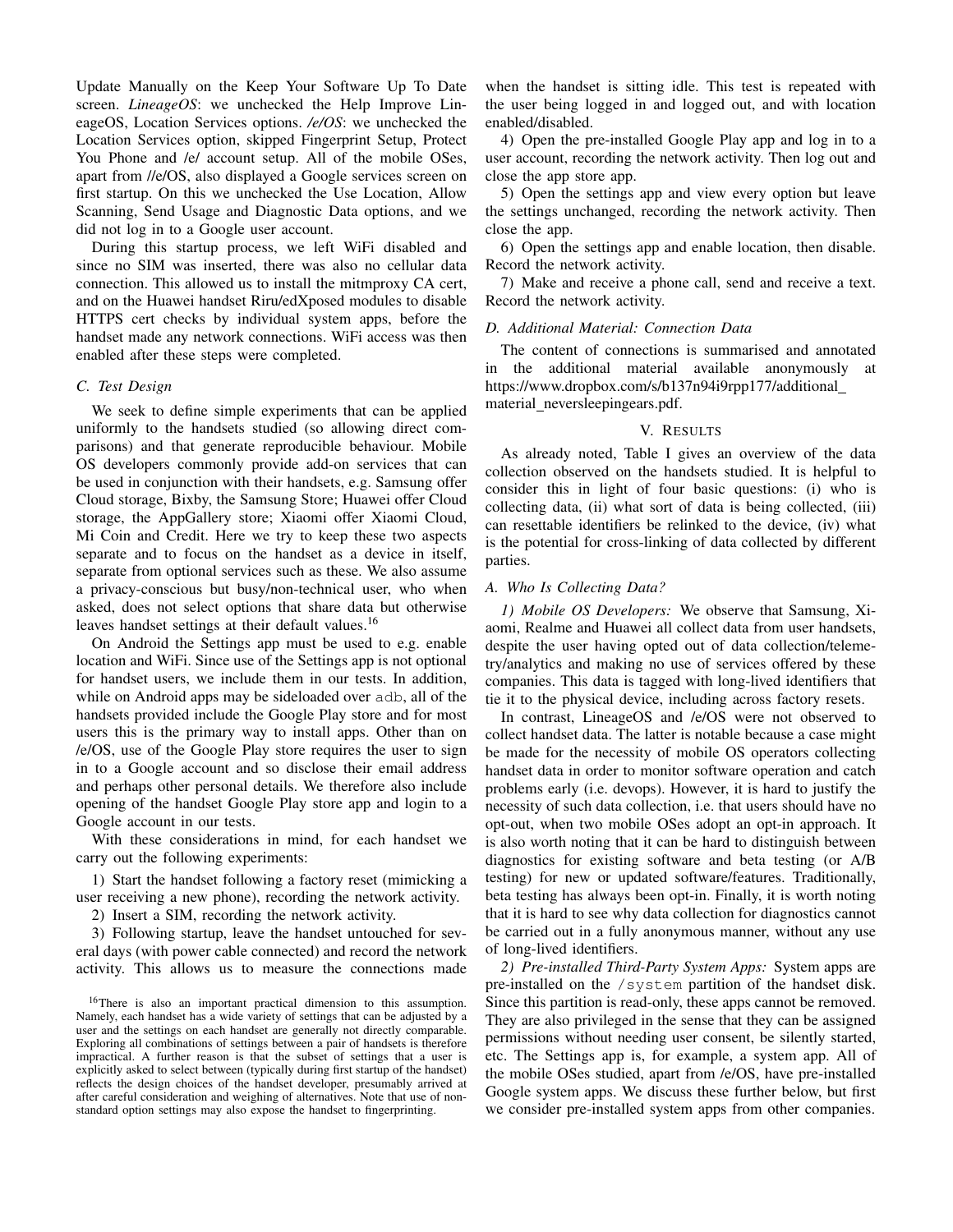The Samsung handset studied also contains pre-installed system apps from Microsoft that send handset telemetry data to mobile.pipe.aria.microsoft.com, app.adjust.com (a third-party analytics company<sup>17</sup>) and use Firebase push messaging. A LinkedIn (now owned by Microsoft) system app also sends telemetry to www.linkedin.com/li/track. This third-party data collection occurs despite no Microsoft/LinkedIn apps were ever opened on the device, and no popup or request to send data was observed.

The Samsung and Xiaomi handsets studied also contain preinstalled system apps from mobile operators (SFR/Altice in France, Deutsch Telekom in Germany), which were observed to send telemetry. Note that our handsets were bought secondhand on the Internet and a more controlled study of operator installed system apps may well be warranted. As well as sending telemetry directly, the SFR/Altice app on the Samsung handset also uses Google Analytics to log events.

The Realme handset studied contains pre-installed system apps from Heytap, a Singapore-based private company. It appears that Realme partners with Heytap, who provide account management, cloud data, an app store, etc.

Huawei also appear to partner with a number of third parties to provide handset system services. The Huawei handset studied contains a pre-installed com.huawei.systemmanager app which has embedded within it components from thirdparty scanning/anti-virus services Avast (based in the Czech Republic) and Qihoo 360 (based in China). App data is sent to avast.com when an app is installed on the handset. Periodic connections are also observed to 360safe.com (associated with Qihoo 360) that send device data. The com.huawei.himovie. overseas system app sends handset data to servers associated with Dailymotion, even though no video app was ever opened on the handset (perhaps these connections prefetch news/topical videos). The Microsoft Swiftkey keyboard app com.touchtype.swiftkey is pre-installed on the Huawei handset and sends crash data to in.appcenter.ms/logs and telemetry data to telemetry.api.swiftkey.com.

In addition to mobile operator system app sharing data on the Xiaomi handset, a pre-installed Facebook app collects data.

Apart from Google's GApps, no third-party system apps on the LineageOS handset were observed to perform data collection. On /e/OS, we observed no data collection by system apps.

*3) Google System Apps (GApps):* The Samsung, Xiaomi, Realme and Huawei handsets studied all have pre-installed Google system apps, the so-called GApps package. These include Google Play Services,<sup>18</sup> Google Play Store, YouTube, Gmail, Maps, Drive, Wallet, Chrome. On LineageOS it is necessary to install GApps to use the Google Play store, but this is not necessary with /e/OS (which uses the open-source MicroG re-implementation of Google Play Services and the Google Play app). It is known that Google Play Services and



Fig. 2. The average volume of the network traffic generated on each handset by each data collector.

the Google Play store send large volumes of handset data to Google and collect long-lived device identifiers, although until recently there has been a notable lack of measurement studies (see [6], [16]). Other Google apps such as YouTube and Gmail also send handset data and telemetry to Google.

It is worth noting that the volume of data uploaded by Google is considerably larger than the volume of data uploaded to other parties. For example, Figure 2 shows the average rate at which data is uploaded from each handset when lying idle, broken down by data source. The volume of data sent to Google is broken out into a separate plot to make it easier to see the volumes sent to other companies.

It can be seen that no data is uploaded to the LineageOS or /e/OS developers. On the Realme handset Heytap uploads around 3-4× more data than Samsung, Xiaomi and Huawei. Realme themselves collect far less data than Heytap, about half of that collected by Samsung, Xiaomi and Huawei. On the Samsung handset the Microsoft system app uploads a similar volume of data as Samsung.

The volume of data uploaded by Google varies across the handsets. It is zero for /e/OS, since it uses the MicroG open source re-implementation of Google GApps. LineageOS and Samsung send similar volumes of data, Xiaomi and Huawei about twice as much and Realme about three times as much. These differences are likely related to different configurations of Google GApps e.g. on LineageOS the so-called nano version of GApps was installed (other options includes micro, mini, full, stock $19$ ). In all cases the volume of data uploaded to Google is at least  $10\times$  that uploaded by the mobile OS developer. For Xiaomi, Huawei and Realme the volume rises to around  $30\times$ . Recall that this is despite the "usage & diagnostics" option being disabled for Google services on all handsets (and also the diagnostics/analytics options also being disabled for the mobile OS developers, see Section IV-B).

Note however that from a privacy viewpoint it is not the volume of data that is primarily of concern, but rather the contents of that data and the frequency with which it is sent.

## *B. What Sort Of Data Is Being Collected?*

The data that we observe being sent from handsets can be roughly categorised as: (i) device/user identifiers, (ii) device configuration data and (iii) event logging data/telemetry.

*1) Device/User Identifiers:* We observe that most of the connections from a handset are tagged with an identifier of some sort. Single-use identifiers can be used to avoid

<sup>&</sup>lt;sup>17</sup>Their website says "Adjust offers a number of analytics tools designed to give you the deepest insight into your user interaction, your marketing channels, and your campaign performance".

<sup>&</sup>lt;sup>18</sup>Google Play Services provides the API for Google Firebase services such as Google Analytics and Crashlytics to apps on the handset, but also performs device logging/telemetry on behalf of Google.

<sup>19</sup>See https://github.com/opengapps/opengapps/wiki/Package-Comparison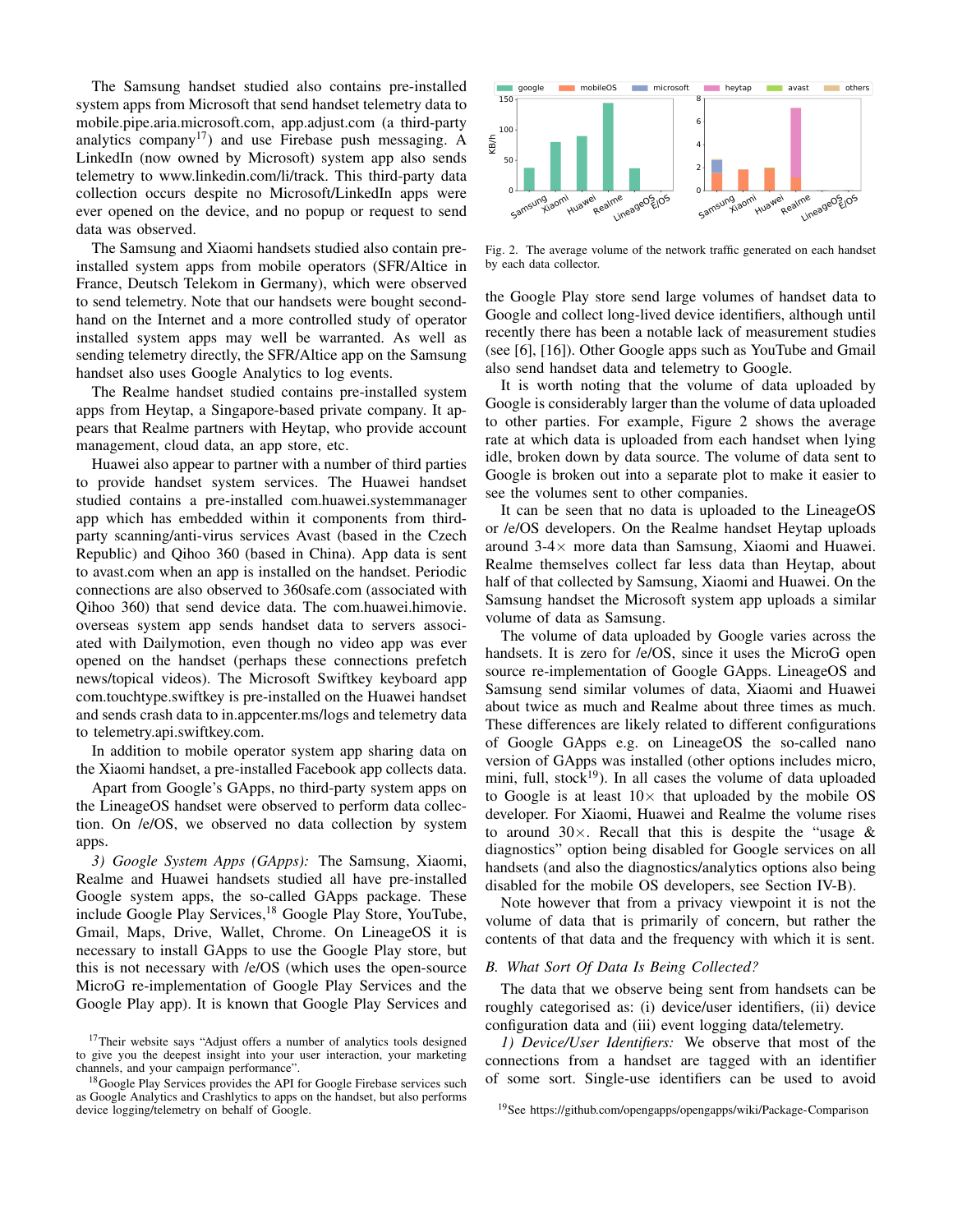duplicate messages being received and session identifiers can be used to link together groups of connections, e.g. when accessing authenticated resources. These types of identifier are ephemeral, i.e. they are short-lived, hard to link to a particular device and so carry little privacy risk. Longer-lived identifiers can also be used, e.g. to maintain state, and so long as the same identifier is shared by many devices, this carries little privacy risk. Google's Safe Browsing service is a good example of such an approach [21].

Unfortunately we observe little use of such privacy-friendly identifiers in our handset measurements. Instead we find that sending persistent identifiers in connections is ubiquitous. Table I lists the main identifiers sent in connections on each handset. Some of these identifiers are long-lived, e.g. the IMEI (which is typically engraved on the SIM slot), hardware serial number and, on Huawei handsets, the device RSA cert [22]. These identifiers persist across factory resets of the device and are effectively permanent and indelible. Others, such as the Google Advertising Id and VAID, are user-resettable either manually or by a factory reset of the phone. But in practice that means they rarely change and act as strong device identifiers. Further, as we discuss in more detail below, most of these resettable identifiers can be relinked back to the device since long-lived identifiers are sent alongside them.

This means that connections from the same handset can generally be easily linked together over time, which has several consequences. One is that data on device and user behaviour is linked over time, with obvious privacy implications. Another is that every time a handset connects with a back-end server it necessarily reveals the handset IP address, which acts as a rough proxy for user location via existing geoIP services. Many studies have shown that location data linked over time can be used to de-anonymise, e.g. see [17], [18] and later studies. This is unsurprising since, for example, knowledge of the work and home locations of a user can be inferred from such location data (based on where the user mostly spends time during the day and evening), and when combined with other data this information can quickly become quite revealing [18].

*2) Device Configuration Data:* Sharing device hardware/system configuration data such as the device model, screen size, operating system version, radio version generally carries little privacy risk since these are common to many devices (e.g. all devices of the same model). Such data is needed when checking for software updates and selecting the right version of an app to install. Samsung, Xiaomi, Realme and Huawei all collect this type device configuration data, as do Google and many third-party system apps.

Additionally, Samsung, Xiaomi, Realme, Huawei, Heytap and Google also collect details of all apps installed on a handset. This is potentially more sensitive information since the set of apps installed is more likely to be unique to one handset, or a small number of handsets, and so act as a device fingerprint (especially when combined with device hardware/system configuration data). It is not clear why this data collection is needed (if just to check for app updates or to scan for malware then that could be carried out anonymously and without revealing the full set of apps installed on a handset).

```
1 POST https://tracking.intl.miui.com/track/v4<br>2 Headers
   Headers
      3 OT_SID: 1904b90...536c63d4
      4 OT_ts: 1627029461128
      OT_net: WIFI
      OT_sender: com.miui.analytics
         7 "seq": [
 8 {
 |9| "event": 1,
10 \vert "pkg": "com.google.android.dialer",
11 "class": "com.android.incallui.InCallActivity",<br>12 "ts": 1627028918422,
             "ts": 1627028918422,
\frac{13}{13} "vn": "67.0.383690429",
             "stat": "app_start"
15,
17 "event": 2,
18 "pkg": "com.google.android.dialer",
19 "class": "com.android.incallui.InCallActivity",
20 "ts": 1627028934973,
\begin{array}{c|c} 21 & \text{wnn} \text{...} & 57.0.383690429 \text{...} \\ \hline 22 & \text{duration} \text{...} & 16551, \end{array}"duration": 16551,
             "stat": "app_end"
             "app_duration": 16551
25 }
```
16 {

Fig. 3. Xiaomi telemetry logs the user interaction with the dialer app when receiving a phone call, including the start and end times of the call.

*3) Event Logging Data/Telemetry:* Samsung and Xiaomi both log data that can reveal user interactions occurring on a handset. Third-party system apps by Google and Microsoft also carry our event logging that can reveal user interactions. Heytap, Daily Motion and the mobile operator log events related to operation of their specific app.

Some logging of events is probably reasonable, e.g. to allow early detection of app performance issues (excessive battery drain, slow operation, etc.). But ongoing detailed logging of the activity on a handset, particularly user activity, can quickly become intrusive and a serious privacy concern. The last row of Table I lists the companies carrying out ongoing and frequent telemetry/event logging on each handset.

Notr that this occurs despite the user opting out of diagnostics/analytics collection on the handsets during onboarding following factory reset.

Xiaomi collects extensive event logging data/telemetry. This is mainly sent to tracking.intl.miui.com. The data sent is doubly-encrypted i.e. the data is first AES encrypted and then sent over an encrypted HTTPS connection. After quite some work reverse engineering the AES key management scheme used, we managed to decrypt the data. The data consists of both timestamped individual events and timestamped sequences of events grouped together. The events logged include, for example, every opening and closing of an app window ("activities" in Android parlance) plus the duration a window is open. Since all window events appear to be logged, this can easily reveal detailed information on user handset usage. For example, Figure 3 shows decrypted logging data sent to Xiaomi when a phone call is received. The dialer app opens its InCallActivity window when the call arrives and closes it when the call ends. Timestamps of the open and close events, plus the duration, are sent to tracking.intl.miui.com. Xiaomi system apps com.miui.msa.global, com.xiaomi.discover, com. android.thememanager also log events using Google Analytics.

Microsoft's Swiftkey keyboard (used on the Huawei hand-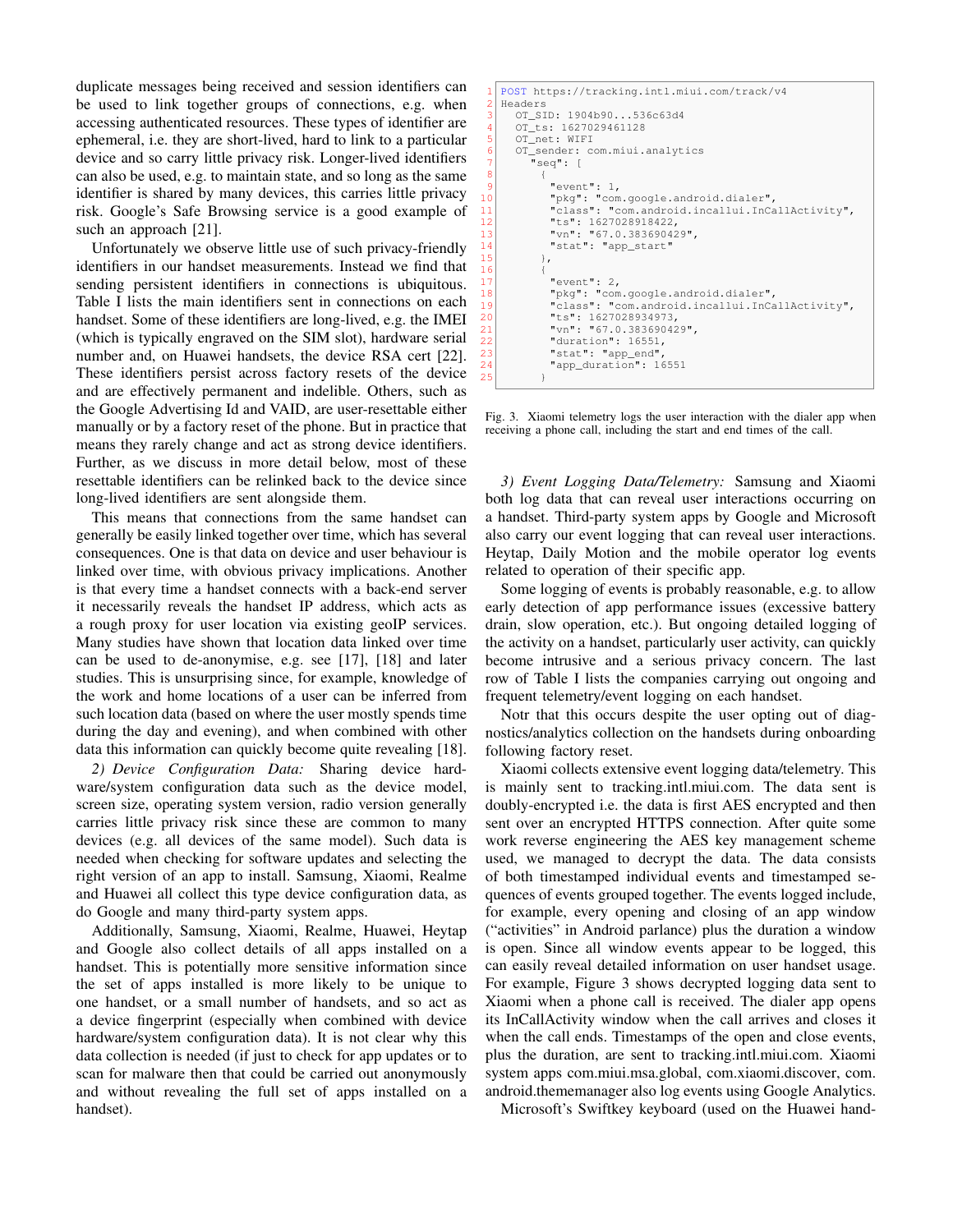```
1 {'event': {'metadata':
  2 {'installId': b'\xe7\x19\xec\xa8KD\xff\xa1&E\xa3\x066G\
xf6[', 'appVersion': '7.8.3.5', 'timestamp':
  3 \mid \qquad \{4 'utcTimestamp': 1628165014657, 'utcOffsetMins': 0}, '
     vectorClock': {'major': 103, 'minor': 482, 'order': 100}
  5 \vert \vert,
          'application': 'com.google.android.apps.messaging', '
     durationMillis': 6891,
          7 'typingStats':
              8 {'totalTokensEntered': 0, 'tokensFlowed': 0, '
     tokensPredicted':
              0, 'tokensCorrected': 0, 'tokensVerbatim': 0, '
     tokensPartial': 0, 'netCharsEntered': 3, 'deletions': 1,
     'characterKeystrokes': 0, 'predictionKeystrokes': 0, '
remainderKeystrokes': 0, 'predictionSumLength': 0, '
     typingDurationMillis': 837, 'emojisEntered': 0, '<br>totalTokensEnteredEdited': 0, 'tokensFlowedEdited': 0, '<br>tokensVerbatimEdited': 0, 'tokensPartialEdited': 0}, '<br>tokensVerbatimEdited': 0, 'tokensPartialEdited': 0},
10 'languagesUsed': 0, 'termsPerLanguage': {},
     tokensPerSource': {}, 'tokensShownPerSource': {'': 6, '
en_GB/en_GB.lm': 16, 'user/dynamic.lm': 6},
\begin{bmatrix} 11 \\ 12 \end{bmatrix} is user Handle': 0
     12 }}
```
Fig. 4. The Microsoft Swiftkey keyboard logs user interaction with the messaging app when sending a textl.

set) also carries out extensive event logging, sending this data to telemetry.api.swiftkey.com. In particular, when the keyboard is used within an app then the app name, number of characters entered and an event timestamp are sent. In this way use, for example, of the searchbar, contacts and messaging apps is logged and so can easily reveal detailed information on user handset usage. See, for example, Figure 4. Interactions with the keyboard, e.g. opening the clipboard, viewing/modifying the settings, are also logged. Information on Swiftkey app crashes, including stack traces, is sent to in.appcenter.ms.

Several Samsung system apps use Google Analytics to log user interaction events, including windows/activities viewed plus duration and timestamp. System apps instrumented in this way include com.wssyncmldm, com. samsung.android.samsungpass, com.samsung.android.authfw, com.samsung.android.bixby.agent, com.samsung.android. game.gamehome, com.sec.android.app.samsungapps. The app api.omc.samsungdm.com logs when a SIM is inserted and samsung-directory.edge.hiyaapi.com logs making/receiving of a phone call.

We did not observe any substantial event logging by Huawei, Realme (including Heytap), LineageOS or /e/OS.

On the Xiaomi and Huawei handsets the Google messaging app com.google.android.apps.messaging uses Google Analytics to log user interaction, including screens/activities viewed plus duration and timestamp, and logs the event that text is sent. In addition, with the notable exception of the /e/OS handset, Google Play Services and the Google Play store collect large volumes of data from all of the handsets (see Figure 2). This has also been observed in other recent studies [6], which also note the opaque nature of this data collection (no documentation, binary encoded payloads, obfuscated code). From our discussions with Google we understand that they plan to publish documentation on this data collection/telemetry, but to date that has not happened.

Other event logging/telemetry that we observed is confined

to operation of specific apps. On the Samsung handset the Microsoft OneDrive app sends data with device details and installed Microsoft apps to mobile.pipe.aria.microsoft.com and app.adjust.com, and uses Firebase push messaging. Events and data related to the mobile operator app com.altice.android. myapps are logged to sun-apps.sfr.com and via Google Analytics (e.g. duration app has been active, errors, stack traces). On the Realme handset events related to app com.heytap.mcs (launch etc) are logged to dceuex.push.heytapmobile.com. On the Huwaei handset events related to app com.huawei.himovie. overseas are logged to pebed.dmevent.net, and when a new app is installed the app details are sent to a scanning service at apkrep.ff.avast.com<sup>20</sup>.

## *C. Can Resettable Identifiers Be Relinked to Device?*

In response to privacy concerns, identifiers used to track user behaviour are now often resettable [23]. For example, the Google Advertising Identifier (GAID) can be reset via the Settings app on an Android handset. The idea is that by resetting such an identifier a person effectively unlinks themselves from the data collected about them in the past and starts afresh. However, this aim is largely subverted as the data collected allows relinking of the new identifier to the same physical user/handset. We find that data collection allowing the potential for relinking is commonplace.

Note that we are not in a position to know whether such relinking actually takes place. However, by observing identifiers sent together in the same data connection, we can see whether such relinking could be easily carried out, if desired.

It can be seen from Table I that Samsung, Xiaomi, Realme, Huawei and Google all collect long-lived identifiers from the handset, e.g. the IMEI (which is typically engraved on the SIM slot) or hardware serial number. These identifiers persist across factory resets of the device and are effectively permanent and indelible. If a long-lived identifier is sent in the same connection as a resettable identifier, then relinking of the resettable identifier to the handset is trivial. If one such resettable identifier can be relinked, and is then sent in a connection with other resettable identifiers, then these too can be relinked to the device. Using such an analysis we find that many of the resettable identifiers used by Samsung, Xiaomi, Realme, Huawei and Google can be relinked to the device.

The relevant identifiers are detailed in Table I. Google can potentially relink both the Google AndroidID and Google Advertising Identifier to the device<sup>21</sup>. Xiaomi and Realme can relink the Google Advertising Identifier to the device, as well as all of the other identifiers commonly sent in connections. The same applies to Heytap on Realme handsets. Samsung can relink their Consumer ID, which is sent in many connections to Samsung servers, to the device. Samsung also collect Google Firebase identifiers/authentication tokens (used in conjunction with Google Analytics, etc.) and they can potentially relink

<sup>&</sup>lt;sup>20</sup> According to Huawei this can be disabled by opening the Optimiser app, entering the settings sctreen and unchecking the "Auto-clean junk files" and "online virus scan" option, although we have not verified this.

<sup>21</sup>We note that the Google Play policy https://support.google.com/ googleplay/android-developer/answer/9857753# prohibits re-linking of advertising identifiers by apps on the Google Play store, and Google have stated to us that internally they also adhere to this policy.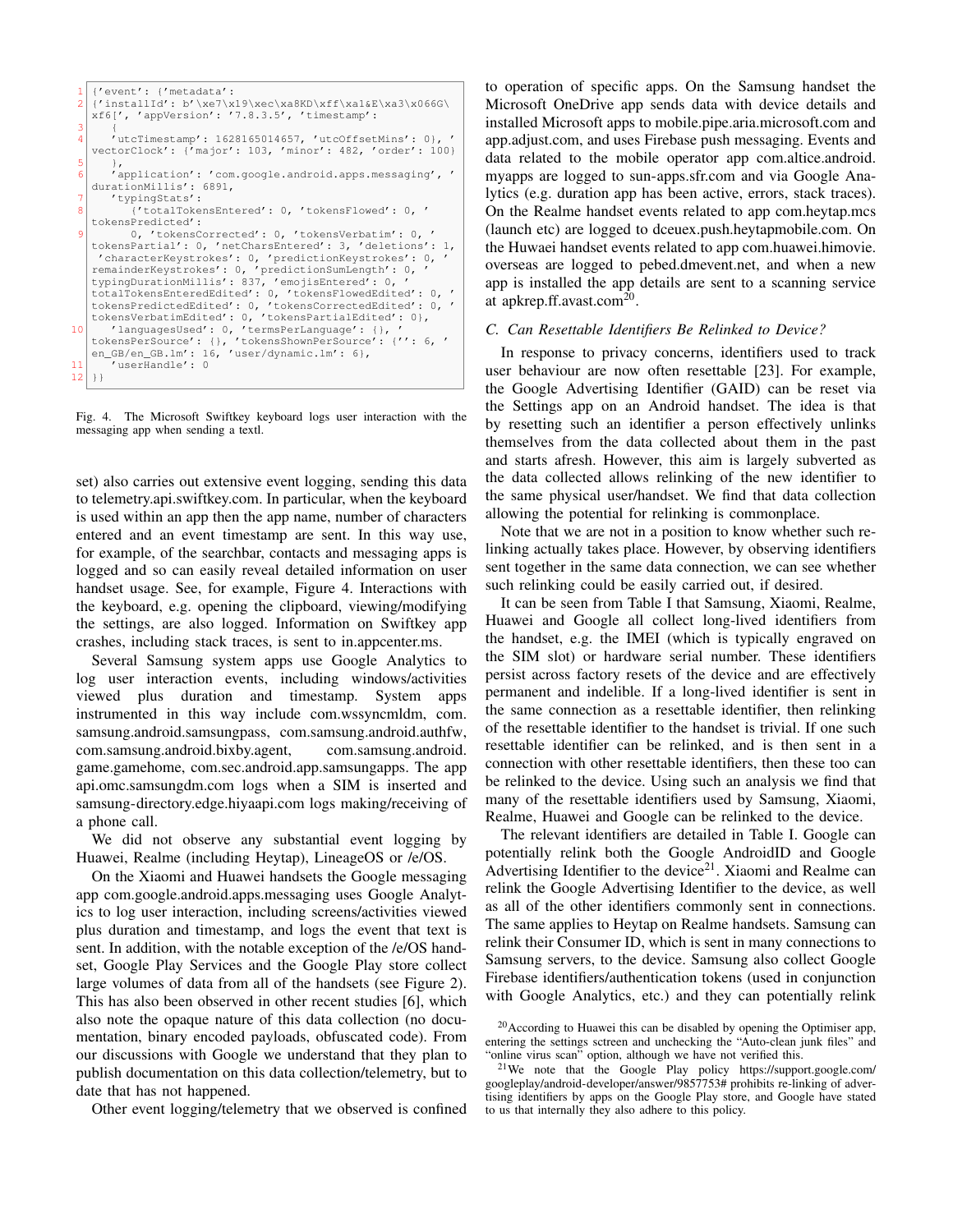

Fig. 5. Potential for cross-linking data collection with different handsets: Samsung (left), Xiaomi (center), Realme (right). Red circles represent data collectors and green circles represent for what specific service instance the data is collected. Observe the potential of cross-linking through the Google Advertising I.

these to the device via Google since the Google AndroidID is sent in Firebase connections and Google can relink the AndroidID to the device. Hence the Google Analytics data collected by Samsung system apps can potentially be relinked to the device. Huawei sends the handset hardware serial number (a long-lived device identifier) in connections, but we observed little use of other identifiers and no potential for relinking of resettable identifiers by Huawei. We also did not observe any potential for relinking on LineageOS and /e/OS.

## *D. Potential For Cross-linking Data Collection?*

We find that typically multiple parties collect data from a handset. For example, on a Samsung handset Samsung, Google and Microsoft/LinkedIn all collect data. That raises the question of whether the data collected separately by these parties can be linked together (and of course combined with data from other sources). While we are not in a position to know whether such linking actually takes place, by inspection of the identifiers jointly collected by the parties we can see whether the potential exists for data linking.

Figure 5 illustrates these potential linkages as a graph.

Samsung record the Google Advertising Id, as do Google and there is therefore immediately potential for Samsung and Google to link their separate data. It is also worth noting that a number of Samsung system apps use Google Analytics to log data. Google already make some of their own data visible to third parties via the Google Analytics dashboard interface, e.g. user demographics, and so limited data sharing from Google to Samsung is likely taking place via that channel.

On the Samsung handset the Microsoft system app sends data to Microsoft servers and to app-adjust.com, and presumably Microsoft have access to the data that their app sends to app-adjust.com. The Google Advertising ID is sent to app-adjust.com, potentially allowing linkage to Google handset data. A LinkedIn system app also collects data. Since Microsoft own LinkedIn they may have access to that data, as well as other data held by LinkedIn.

Xiaomi records the Google Advertising Id, as do Google, and so linking of their data is possible. Xiaomi can display adverts within handset system apps and the UI and so some limited data sharing from Google to Xiaomi may be occurring via the that channel. We also note that a Facebook system app is installed in the Xiaomi handset and the Facebook Ad SDK is embedded in a number of Xiaomi system apps, and so there appear to be connections between Xiaomi and Facebook although we saw no evidence of sharing of identifiers in our measurements.

On the Realme handset Heytap records the Google Advertising Id as do Google, and so linking of Google and Heytap data is again possible. In its connections Realme sends an identifier supplied by a Heytap server (the registrationId is sent by shorteuex.push.heytapmobile.com) and so linkage of data collection by Realme and Heytap is possible, and via Heytap with Google.

On the Huawei handset a hash of the handset android id is sent to avast.com and a uuid is sent to  $360$ safe.com<sup>22</sup> but neither seem easily linked to the hardware serial number sent to Huawei servers. The Swiftkey keyboard sends the Google advertising is to telemetry.api.swiftkey.com, but we did not observe this id being sent to Huawei servers.

## VI. RELATED WORK

While the Android ecosystem continues to evolve, most smartphone users remain largely unaware of the personal identifiable information (PII) disclosed by their devices and the apps they run [24]. This has motivated extensive privacy and security over recent years, e.g. see [3], [4] and references therein, and triggered data protection legislation with nearly 100 articles laying out privacy requirements [25].

As nearly a quarter of mobile apps with over 1 billion downloads are known to monetize private data [26], Android privacy analyses have been largely focused on the app ecosystem. Data collection purposes by mobile apps have been classified in [1]. Ren et al. document systematic collection of (PII) over time by different apps and the ability of third-parties to link user activity and locations across apps [2]. Further work examines over 500 apps on the Google Play Store and shows that 76% of them collect and transmit PII insecurely, while 34% of these send PII to third parties [27]. Gamba et al. reveal that the Android open-source model facilitates harmful behaviours and backdoors to sensitive data without user consent, while uncovering potential relationships between manufacturers, network operators and third-parties [28]. Privacy leaks due to misuse of Inter-component Communications (ICC) in Android apps are documented in [29]. With most Android users being based in China, Wang et at. take a look at the degree of domestic

 $22$ According to Huawei this uuid value is changed daily.